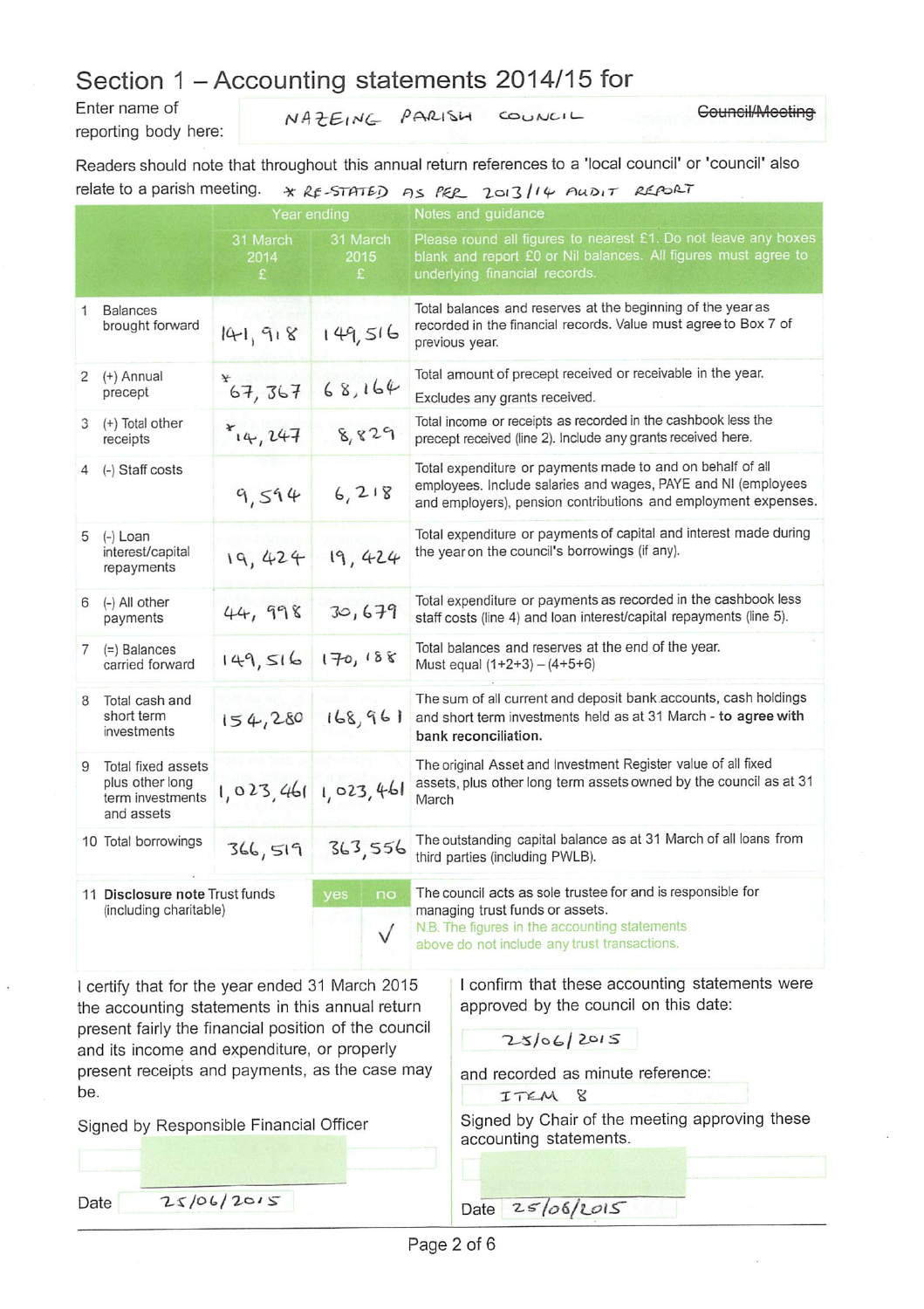# Section 2 - Annual governance statement 2014/15

We acknowledge as the members of:

NAZEING PARISH COUNCIL

our responsibility for ensuring that there is a sound system of internal control, including the preparation of the accounting statements. We confirm, to the best of our knowledge and belief, with respect to the accounting statements for the year ended 31 March 2015, that:

|                                                                                                 | Agreed -                                                                                                                                                                                                                                                                                                                          |         | 'Yes               |                                                                                                                                                                                          |
|-------------------------------------------------------------------------------------------------|-----------------------------------------------------------------------------------------------------------------------------------------------------------------------------------------------------------------------------------------------------------------------------------------------------------------------------------|---------|--------------------|------------------------------------------------------------------------------------------------------------------------------------------------------------------------------------------|
|                                                                                                 |                                                                                                                                                                                                                                                                                                                                   | Yes No* |                    | means that the council:                                                                                                                                                                  |
| 1                                                                                               | We approved the accounting statements prepared in<br>accordance with the requirements of the Accounts and<br>Audit Regulations and proper practices.                                                                                                                                                                              |         |                    | prepared its accounting statements in the<br>way prescribed by law.                                                                                                                      |
| 2                                                                                               | We maintained an adequate system of internal control,<br>including measures designed to prevent and detect fraud<br>and corruption and reviewed its effectiveness.                                                                                                                                                                |         |                    | made proper arrangements and accepted<br>responsibility for safeguarding the public<br>money and resources in its charge.                                                                |
| 3                                                                                               | We took all reasonable steps to assure ourselves that there<br>are no matters of actual or potential non-compliance with<br>laws, regulations and proper practices that could have a<br>significant financial effect on the ability of the council to<br>conduct its business or on its finances.                                 |         |                    | has only done what it has the legal power<br>to do and has complied with proper<br>practices in doing so.                                                                                |
| 4                                                                                               | We provided proper opportunity during the year for the<br>exercise of electors' rights in accordance with the<br>requirements of the Accounts and Audit Regulations.                                                                                                                                                              |         |                    | during the year has given all persons<br>interested the opportunity to inspect and<br>ask questions about the council's accounts.                                                        |
| 5                                                                                               | We carried out an assessment of the risks facing the<br>council and took appropriate steps to manage those risks,<br>including the introduction of internal controls and/or<br>external insurance cover where required.                                                                                                           |         |                    | considered the financial and other risks it<br>faces and has dealt with them properly.                                                                                                   |
| 6                                                                                               | We maintained throughout the year an adequate and<br>effective system of internal audit of the council accounting<br>records and control systems.                                                                                                                                                                                 |         |                    | arranged for a competent person,<br>independent of the financial controls and<br>procedures, to give an objective view on<br>whether internal controls meet the needs of<br>the council. |
| 7                                                                                               | We took appropriate action on all matters raised in reports<br>from internal and external audit.                                                                                                                                                                                                                                  |         |                    | responded to matters brought to its<br>attention by internal and external audit.                                                                                                         |
| 8                                                                                               | We considered whether any litigation, liabilities or<br>commitments, events or transactions, occurring either<br>during or after the year-end, have a financial impact on the<br>council and, where appropriate have included them in the<br>accounting statements.                                                               |         |                    | disclosed everything it should have about<br>its business activity during the year<br>including events taking place after the year-<br>end if relevant.                                  |
| 9                                                                                               | Trust funds (including charitable) - in our capacity as the sole yes no NA has met all of its responsibilities where it is<br>managing trustee we discharged our responsibility in relation<br>to the accountability for the fund(s)/assets, including financial<br>reporting and, if required, independent examination or audit. |         |                    | a sole managing trustee of a local trust or<br>/ trusts.                                                                                                                                 |
| This annual governance statement is approved<br>by the council and recorded as minute reference |                                                                                                                                                                                                                                                                                                                                   |         | Signed by<br>Chair |                                                                                                                                                                                          |
| ITEM<br>8                                                                                       |                                                                                                                                                                                                                                                                                                                                   |         | dated              | 25/06/2015                                                                                                                                                                               |
| 25/06/2015<br>dated                                                                             |                                                                                                                                                                                                                                                                                                                                   |         | Signed by:         |                                                                                                                                                                                          |
|                                                                                                 |                                                                                                                                                                                                                                                                                                                                   |         | Clerk              |                                                                                                                                                                                          |
|                                                                                                 |                                                                                                                                                                                                                                                                                                                                   | dated   |                    | 25106/2015                                                                                                                                                                               |
|                                                                                                 |                                                                                                                                                                                                                                                                                                                                   |         |                    |                                                                                                                                                                                          |

\*Note: Please provide explanations to the external auditor on a separate sheet for each 'No' response. Describe how the council will address the weaknesses identified.